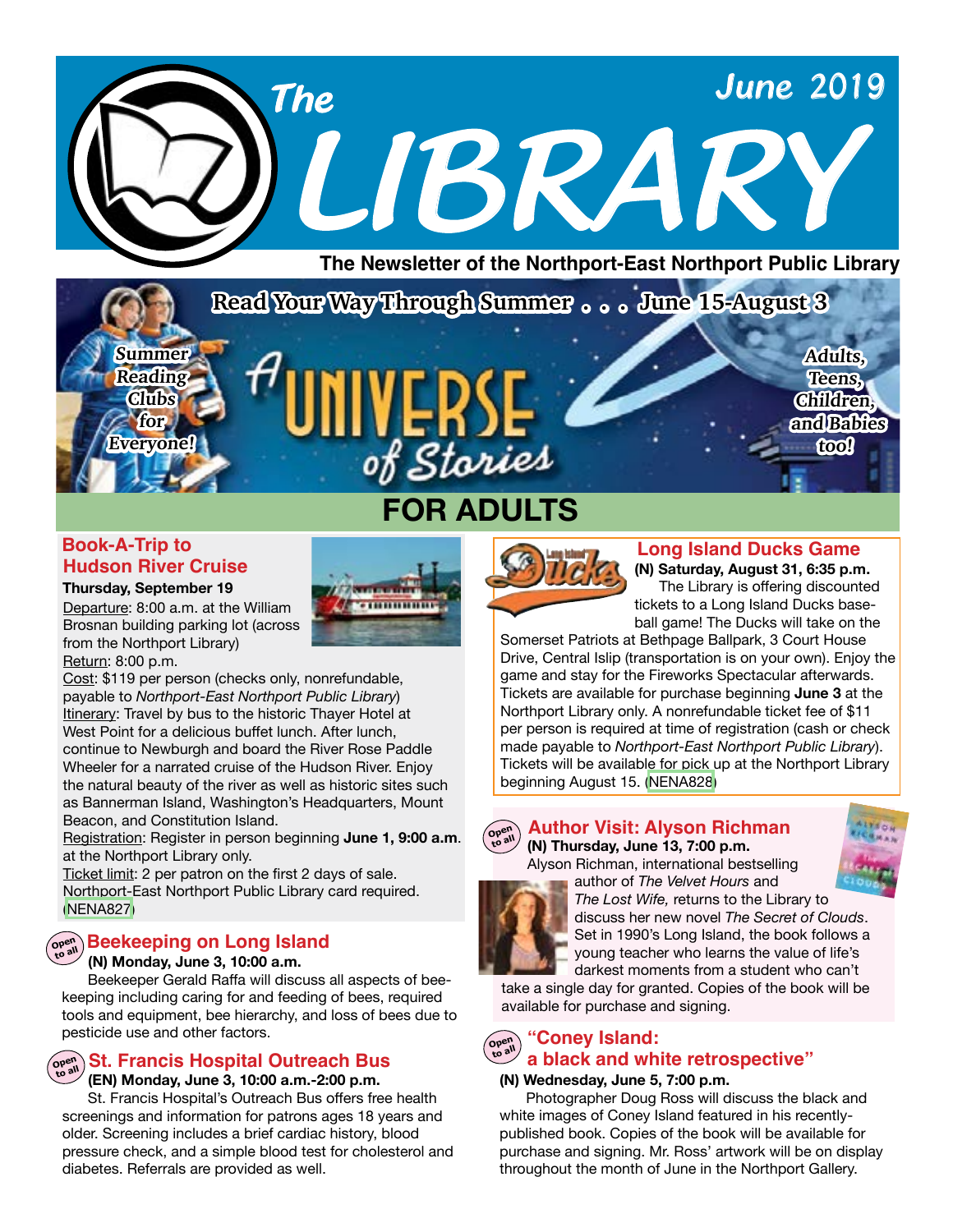## **FOR ADULTS**

## **Open Joan Miró: Birth of the World to all**

#### **(N) Monday, June 10, 7:00 p.m.**

 Hydrangeas are one of the most popular and beloved garden plants in the world. Join Vincent Simeone, horticulturalist, author, and Director of the Planting Fields Arboretum State Historic Park in Oyster Bay, to learn more about these beautiful flowering plants. these beautiful flowering plants.

## **Open to all The Ever-Changing World of Hydrangeas**

 **(N) Tuesday, June 11, 2:00 p.m.**

 Art historian and professor Mary Vahey will discuss Spanish artist Joan Miró and the current exhibition of his works at the Museum of Modern Art in New York. Miró's famous painting *The Birth of the World* is featured in the MoMA show along with some 60 other of his paintings, works on paper, prints, illustrated books, and objects.

#### **About Boating Safely**

 The Suffolk County Sheriff's Office Senior I.D. Card program will create identification cards featuring a photo, name, emergency contact information, and pertinent medical history. Participating seniors must bring identification to verify Suffolk County residency. Please pick up a Medical Alert Card Worksheet at the Reference Desk prior<br>to the event. Registration begins June 5. (NENR207)

**(N) Saturdays, June 15 & 22, 9:00 a.m.-1:00 p.m.** *For adults and children 10 years and up*

This 2-part boating course for beginners will give you the knowledge needed to obtain a boating license or safety certificate in most states. It may also entitle you to a discount on your boat insurance. A \$40 per person fee is required at time of registration (checks only made payable to *CGAUX Flotilla 22-02*). Registration begins June 1 at the Northport Library only. ([NENA829](https://search.livebrary.com/record=g1091559~S43))

## **to the event. Registration begins June 5. [\(NENR207\)](https://search.livebrary.com/record=g1091821~S43)**<br> **to the event. Registration begins June 5. (NENR207)**<br> **open** *to all* **<b>***to all coalition presents* **"An Evening of Country Blues"**

 Join Jane Alcorn, Board President of Tesla Science Center at Wardenclyffe, for a presentation on Nikola Tesla's extraordinary life, significant inventions, and the true story of the construction and future of Wardenclyffe, his historic Long Island laboratory.

#### **Behind the Curtain of Suspense <b>Brain Fitness Workshop**

#### **(EN) Wednesday, June 19, 10:00 a.m.-12:30 p.m.**

#### **(N) Wednesday, June 12, 7:00 p.m.**

The Piedmont Blūz Acoustic Duo are ambassadors of country blues music and the Piedmont style of fingerpicking. Their mission is to help preserve these rural, East Coast traditions by educating audiences about this unique aspect of African American culture. This husband and wife duo are 2018 inductees into the New York Blues Hall of Fame.

• Read a book in any format—print, eBook, or audiobook.

#### **(N) Wednesday, June 19, 7:00 p.m. to all and His Long Island Laboratory**

- Fill out a "Summer Reading Club" form, which includes the book title, author, and a brief review or comment from
- you about the book. Submit your "Summer Reading Club" form at the Reference
- Desk or online. Each form you submit entitles you to one raffle ticket.
- When the Summer Reading Club ends, a drawing will be held for a Grand Prize.

#### **An Electric Idea: Nikola Tesla Open**

### **Suffolk County Sheriff's Office Senior I.D. Card**

## **Adult Summer Reading Club**

*Open to NENPL cardholders 18 or older* **June 15-August 3**

#### **How do I participate?**

 The Northport Police Department and the Suffolk County Sheriff's Office will collect unused or expired prescription and over-the-counter medications. **Northport:** Items in pill form only. **East Northport**: Items in pill form as well as hypodermic needles and liquids. The hypodermic needles must be stored in a heavy-duty plastic container with a tight-fitting, puncture-resistant lid and labeled "sharps."

#### **Medicine Collection Open**

 **(N & EN) Wednesday, June 12, 3:30-6:30 p.m. to all**

*This event is cosponsored by the Northport-East Northport Community Drug and Alcohol Task Force*.

#### **(N) Saturday, June 15, 2:00 p.m.**

#### **"I Dwell in Possibility" Reading and Writing Poetry Open to all**

In this comprehensive workshop, participants will learn to read and write poetry. With the guidance of Elizabeth Macaluso, you will gain an appreciation for poetry, write your own, and participate in readings. The workshop meets on a Saturday once a month through July.

**(N) Thursday, June 13, 11:00 a.m.**

#### **Alfred Hitchcock: Open to all**

Legendary master of screen tension Alfred Hitchcock shocked, thrilled, amused, and delighted moviegoers and TV viewers throughout his half-century directing career. He produced numerous suspense-laden films including *Psycho*, *Vertigo*, *Notorious*, and *North by Northwest*. Join film historian Max Alvarez for this entertaining program.



that will help your literacy student succeed. Registration is Are you a Literacy Suffolk Volunteer? Connect with other volunteers who provide literacy services to our community and share techniques, practices, and resources underway. [\(NENR208](https://search.livebrary.com/record=g1091816~S43))

#### **(N) Thursday, June 20, 2:00 p.m.**

 $-2 -$ 

 The Long Island Alzheimer's Foundation Brain Fitness Workshops are designed for individuals of any age who want to maintain and enhance their cognitive abilities. Activities will include word retrieval, music trivia, and recall of famous people and places. Registration begins June 6.

## **FOR ADULTS**

Literacy Suffolk, Inc. has adults waiting for tutors to help them learn to read, write, and speak English. Volunteering 1.5 to 2 hours a week can make a Literacy difference in the lives of others in your community.

**(N) Thursday, June 6, 7:00 p.m.** *Churchill's Ministry of Ungentlemanly Warfare: The Mavericks Who Plotted Hitler's Defeat* by Giles Milton.

Selections from *This Is Not a Love Song* by Brendan Matthews.

**(N) Thursday, June 13, 2:00 p.m.** *Tony's Wife* by Adriana Trigiani.



#### **(N) Tuesday, June 4, 7:00 p.m. Short Story Central**

*Copies of the discussion books and short stories are available at the Northport Library Circulation Desk.* 

- 3 -

### **Truth Be Told**

#### **Page Turners**

## **Dynamic English**

#### **(EN) Wednesday, June 5, 12, 19, 7:00 p.m.**

 Develop your English vocabulary, grammar, reading, and pronunciation in this friendly English conversation group. Registration is underway. ([NENR191\)](https://search.livebrary.com/record=g1090858~S43).

## **Computer Classes**



## **Inside Your iPad and iPhone**

#### **(EN) Tuesday, June 4, 7:00 p.m.**

 Learn all about the settings on your Apple iPad or iPhone including Mail, Contacts, Calendars, and more. Registration is underway. ([NENC298\)](https://search.livebrary.com/record=g1063444~S43)

#### **(EN) Thursday, June 13, 2:00 p.m.**

Join us for a demonstration of the best websites to use to educate yourself about illnesses and health conditions, and research physicians, insurance options, and more. Registration is underway. ([NENC299\)](https://search.livebrary.com/record=g1052560~S43)

#### **SeniorNet: Research Health Issues Online**



## **(N) Monday, June 17, 7:00 p.m.**

 Learn how to copy a photo from your digital camera to your computer, edit the photo, and post to sites such as Facebook and Shutterfly. For intermediate computer users. Registration is underway. [\(NENC300](https://search.livebrary.com/record=g1084676~S43))

### **Introduction to iCloud for iPad & iPhone**

 **(N) Thursday, June 20, 3:00-4:30 p.m.**

#### **Caregiver Ambassador Program Open to all**

A Caregiver Ambassador from Parker Jewish Institute will be in the lobby to meet with caregivers of people with Alzheimer's disease or other dementias, and will assist with information and referrals.

#### **Quilled Paper Initial**

#### **(N) Thursday, June 20, 6:30 p.m.**

 Learn the colonial art of paper quilling as you construct your initial filled with quilled flowers. Please indicate your initial when you register for the program. A \$7 per person nonrefundable materials fee is due at registration. Registration begins June 3. [\(NENA830\)](https://search.livebrary.com/record=g1091564~S43)

#### **Excelsior! The Amazing Life of Stan Lee (N) Friday, June 21, 7:00 p.m. Open to all**

Film historian and author Clive Young will discuss Stan Lee, who started as an office assistant at age 16 and ended up turning Marvel Comics into a media empire. Lee's nearly 70-year career led to the creation of superheroes (and villians!) including Spider-Man, the Fantastic Four, and Black Panther, changing comic books forever.

[\(NENR187](https://search.livebrary.com/record=g1091823~S43)) *(Closed captioning will be displayed.)* or online at **www.literacysuffolk.org**.Applications are available at the Reference Desks. For more information contact Literacy Suffolk at 631-286-1649,

#### **(N) Thursday, June 27, 2:00 p.m.**

#### **Bitcoin and Altcoins: Open to all What You Need to Know**

 In this lecture by Tyler Kassten, you will learn the history of Bitcoin, and the technology behind Bitcoin: Blockchain. You will also learn how to buy and cash out Bitcoin and Altcoin investments. Mr. Kassten is the digital librarian at the Riverhead Free Library and has been investing and trading in cryptocurrency since 2014.

#### **(N) Tuesday, June 25, 7:00 p.m.**

Learn how to save, share, sync, and access your files and pictures on your iPad, iPhone, and computer using iCloud. For intermediate computer users. Registration is underway. [\(NENC301\)](https://search.livebrary.com/record=g1078129~S43)

## **(EN) Monday, June 10, 7:00 p.m.**

This informal reading group is designed for intermediate English language learners and for those who would like to develop their literacy skills. Pick up this month's reading selection at the East Northport Circulation Desk.



### **Literacy in Action**

#### **(EN) Monday, June 10, 2:00 p.m.**

**Language Learning Literacy &**

## **Friday Movies**

## *Fighting With My Family*

**Fridays, (N) June 7 and (EN) June 14, 2:00 p.m.**  A former wrestler and his family make a living performing at small venues around the country while the kids dream of joining World Wrestling Entertainment. Rated PG-13. 109 min.



*Isn't It Romantic* **Fridays, (N) June 21 and (EN) June 28, 2:00 p.m.**  A young woman disenchanted with love mysteriously finds herself trapped inside a romantic comedy. Rated PG-13. 88 minutes.

*Book Groups*



 **(N) Sunday June 9, 2:00 p.m.** Enjoy your favorite music from the 50s, 60s, 70s, and more! Come and sing along as this upbeat 5-piece band entertains you with doo-wop, rock and roll, country, and traditional tunes.

#### **Open to all Let the Good Times Roll**

#### **(EN) Monday, June 10, 6:30 p.m.**

 Career Counselor Karen McKenna will focus on specific actions job seekers can take to significantly improve the effectiveness of their job searches. Numerous job search resources will be covered throughout the workshop. Registration begins May 20. ([NENR203\)](https://search.livebrary.com/record=g1091832~S43)

#### **Job Search Strategies**

#### **Literacy Volunteers Needed**

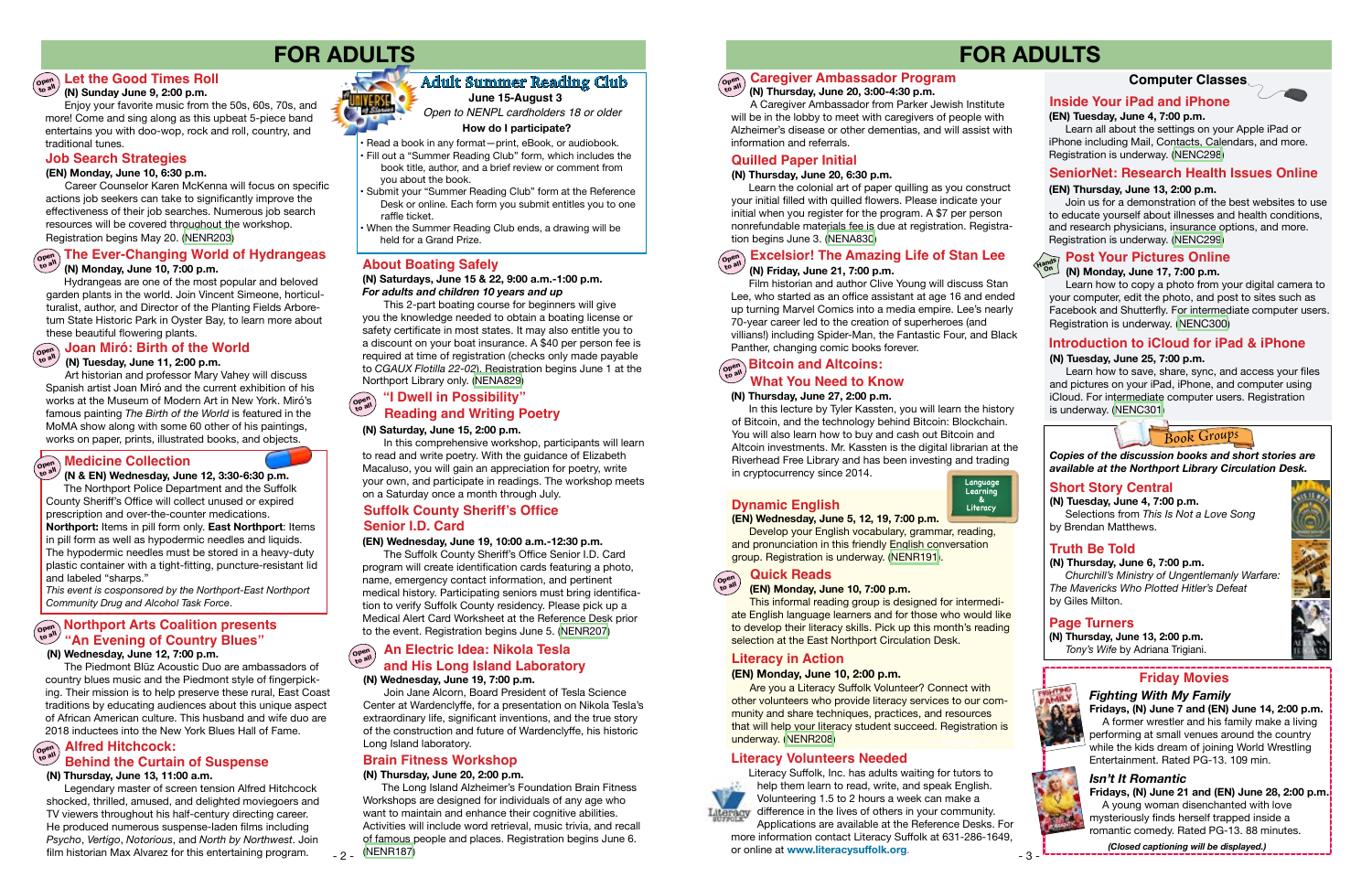## **FOR TEENS**

## **(EN) Wednesday, July 17, 3:30-4:30 p.m.**

Join us in sprucing up a basic picture frame with colorful pom-poms for a "makeover." ([NENY529](https://search.livebrary.com/record=g1091621~S43))

## **Pom-Pom Picture Frame**

### *(Open to teens 13 years and older)*

**Please choose one 20-minute session:**

**(N) Wednesday, July 17, 5:30, 6:00, 6:30, or 7:00 p.m.**  Experience the Apollo 11 lunar landing in this PS4 VR simulation. ([NENY530](https://search.livebrary.com/record=g1090754~S43))

## **Virtual Reality: Lunar Landing**

**(N) Thursday, July 18, 7:00-8:30 p.m.**

Using pieces of glass, tile, shells, and mirror, you will create a decorative stepping stone to display outdoors. ([NENY531](https://search.livebrary.com/record=g1090756~S43))

## **Mosaic Stepping Stone**

## **Teen Volunteer Opportunities Registration 1**

**Teen volunteer opportunities are open to students entering grades 7-12. You may choose one volunteer opportunity in addition to Teen Volunteering 101. Registration begins June 6.** 

**(N) Friday, June 14, 6:15-8:15 p.m.**

 Assist children at the kickoff party as they dance and play games. [\(NENY490\)](https://search.livebrary.com/record=g1090613~S43)

## **Kickoff Party Volunteers**

#### **Please choose one session: (EN) Monday, June 17, 7:00-7:30 p.m.** [\(NENY512\)](https://search.livebrary.com/record=g1090629~S43) **(EN) Monday, June 24, 7:00-7:30 p.m.** [\(NENY513\)](https://search.livebrary.com/record=g1090631~S43)

 This workshop is a prerequisite for teens who are new to our volunteer programs. You must attend this program in order to volunteer over the summer. You will be asked to fill out a form listing the dates and times that you are unavailable to volunteer. Forms may be picked up at either Teen Center.

## **Teen Volunteering 101**



**(EN) Friday, June 21, 3:45-5:00 p.m.** [\(NENY493\)](https://search.livebrary.com/record=g1090634~S43) **LEGO Volunteers**

**(N) Tuesday, June 18, 6:45-8:00 p.m.** ([NENY491](https://search.livebrary.com/record=g1090632~S43))

### **Courtyard Volunteers**

**(EN) Monday, June 24, 1:45-3:00 p.m.** [\(NENY494\)](https://search.livebrary.com/record=g1090635~S43)

## **Storytime Volunteers**

**(EN) Tuesday, June 25, 3:15-4:45 p.m.** [\(NENY495\)](https://search.livebrary.com/record=g1090636~S43) **Cupcake Volunteers**

**(N) Tuesday, July 2, 6:45-8:00 p.m.** [\(NENY501\)](https://search.livebrary.com/record=g1090678~S43) A basic knowledge of the game is required.

#### **Chess Buddies**

**(EN) Monday, July 8, 3:45-5:15 p.m.** [\(NENY502](https://search.livebrary.com/record=g1090679~S43)) **Slime Volunteers**

**(N) Tuesday, July 9, 3:15-4:30 p.m.** [\(NENY503\)](https://search.livebrary.com/record=g1090680~S43) **Stuffed Animal Volunteers**

**(N) Thursday, July 11, 3:45-5:15 p.m.** ([NENY505](https://search.livebrary.com/record=g1090682~S43)) **Cookie Volunteers**

> **(EN) Saturday, July 13, 10:45-11:45 a.m.** ([NENY507](https://search.livebrary.com/record=g1090687~S43)) **Movie & Craft Volunteers**

**(N) Monday, July 15, 3:15-4:45 p.m.** [\(NENY508\)](https://search.livebrary.com/record=g1090695~S43) **Animal Helpers**

**(N) Wednesday, July 17, 10:45 a.m.-12:15 p.m.** [\(NENY510\)](https://search.livebrary.com/record=g1090700~S43) **Party Volunteers**

#### **(N) Friday, July 19, 7:00-8:30 p.m.**

 If you love Nintendo, you will not want to miss this monthly meet-up. We will discuss Nintendo games new and old, make fun gamer crafts, and participate in gaming competitions for prizes. ([NENY532](https://search.livebrary.com/record=g1090759~S43))

### **Nintendo Night: Super Smash Bros.**

**(N) Saturday, July 20, 10:30 a.m.-12:00 p.m.** 

 Learn how to build and program a robot out of LEGOs in this collaborative workshop. Limited to 8 participants. ([NENY533](https://search.livebrary.com/record=g1090761~S43))



### **Intro to LEGO BOOST Robots I**

 **Interested in our Teen Trivia program on July 13 at Hauppauge Public Library? If so, please call a Teen Librarian at 631-261-6930 ext. 358.**

**(N) Wednesday, June 19, 3:15-4:45 p.m.** ([NENY492](https://search.livebrary.com/record=g1090633~S43))

## **Challenge Volunteers**

**(N) Tuesday, June 25, 6:45-8:00 p.m.** ([NENY496](https://search.livebrary.com/record=g1090637~S43)) **Bingo Volunteers**

**(EN) Thursday, June 27, 6:15-7:45 p.m.** [\(NENY497\)](https://search.livebrary.com/record=g1090637~S43) **Let's Draw Helpers**

**(N) Monday, July 1, 3:15-4:30 p.m.** [\(NENY499](https://search.livebrary.com/record=g1090672~S43)) **Summer Salon Volunteers**

**(EN) Tuesday, July 2, 3:15-4:30 p.m.** ([NENY500](https://search.livebrary.com/record=g1090677~S43)) **Storytime & Craft Volunteers**

**(EN) Wednesday, July 10, 10:15-11:45 a.m.** ([NENY504](https://search.livebrary.com/record=g1090681~S43)) **Crafty Teens**

**(N) Friday, July 12, 3:45-5:15 p.m.** ([NENY506](https://search.livebrary.com/record=g1090685~S43)) **Drawing Workshop Helpers**



**(N) Monday, July 1, 10:15-11:30 a.m.** [\(NENY498\)](https://search.livebrary.com/record=g1090671~S43) **Turtle Craft Volunteers**

**(EN) Friday, July 19, 3:45-5:00 p.m.** [\(NENY511\)](https://search.livebrary.com/record=g1090707~S43)

### **Diorama Volunteers**

#### **(N) Monday, July 8, 2:00-5:00 p.m.**

An instructor from Cornell Cooperative Extension will teach you about keeping children entertained and safe. A certificate will be issued at the end of the class. A nonrefundable \$5 materials fee is payable within three days of registration. ([NENY523](https://search.livebrary.com/record=g1090744~S43))

### **Babysitting Workshop**

#### **(N) Friday, June 14, 7:00-8:30 p.m.**

If you love Nintendo, you will not want to miss this monthly meet-up. We will celebrate Mario's arch nemesis Bowser, make fun gamer crafts, and participate in gaming competitions for prizes! ([NENY514](https://search.livebrary.com/record=g1090717~S43))

#### **(N) Saturday, June 15, 1:00-3:30 p.m.**

 Join your friends in exploring a *Stranger Things*themed campaign of Dungeons & Dragons. [\(NENY515](https://search.livebrary.com/record=g1090718~S43))

#### **(N) Wednesday, June 19, 7:00-8:00 p.m.**

Our philosophy club is a great opportunity for teens to delve into life's big questions in an enthusiastic atmosphere of free thinking, energetic exchange, and unique perspectives. Food for thought (refreshments) will be served. [\(NENY516\)](https://search.livebrary.com/record=g1091760~S43)

## **FOR TEENS**







#### **(EN) Tuesday, July 9, 3:30-5:00 p.m.**

 Learn about the ancient art of henna tattoos, create your own design, and receive a henna design from the henna artist. A permission form signed by a parent or guardian is required to attend this program. The forms are available in either Teen Center. ([NENY524](https://search.livebrary.com/record=g1090743~S43))

#### **Teen Summer Programs Registration 1 Registration for the following teen summer programs begins June 11.**

#### **Nintendo Night: Let's Celebrate Bowser!**

#### **Stranger Things: Dungeons & Dragons**

#### **Socrates Café**

### **Henna Tattoos**

*Thank you to the Friends of the Library for generously sponsoring three Prize Baskets.*

## **A Universe of Stories**

- Choose an age-appropriate book to read.
- Obtain a "Read, Rate, and Raffle Form" in the Teen Centers or at **www.nenpl.org/teens.**
- For each book read you will earn one raffle ticket.
- Books with more than 250 pages will qualify for two raffle tickets. Make sure to indicate on your "Read, Rate, and Raffle Form" which prize basket you would like to be entered in to win.

 • A prize board with photos of the raffle baskets will be on display in both Teen Centers. The prize basket drawing will be held at the end of Summer Reading Club and winners will be notified by phone the week of August 5.

#### **How do I participate?**

 Summer is the time to read whatever you want, learn new skills, and have fun with friends.

 "A Universe of Stories" is our Teen Summer Reading Club theme. For each book review submitted, you will receive a raffle ticket to put toward one of our 12 prize baskets. All teens will receive a sport bag and water bottle upon completion of their first book review, and they may be picked up at the Northport Teen Center or East Northport Adult Reference Desk (while supplies last).

#### **(N) Thursday, June 27, 7:00-8:30 p.m.**

#### **June 15-August 3 For students entering grades 6-12**

 If you are entering 6th grade, come and join the fun with an assortment of crafts, activities, Nintendo games, and refreshments. [\(NENY517\)](https://search.livebrary.com/record=g1090721~S43)

#### **Welcome 6th Graders**

#### **(N) Friday, June 28, 7:00-8:30 p.m.**

 Try different types of frozen ice cream treats from around the world. ([NENY518](https://search.livebrary.com/record=g1090722~S43))

#### **Snack Around the World: Ice Cream**

**(N) Friday, July 5, 1:00-2:00 p.m.**

 Create your own unique bracelet using washi paper and modge podge. [\(NENY522](https://search.livebrary.com/record=g1090727~S43))

## **Decoupage Bracelet**

**(EN) Tuesday, July 2, 7:00-8:00 p.m.** Create a beautiful work of art on canvas using acrylic

#### paints and buttons. ([NENY520\)](https://search.livebrary.com/record=g1090724~S43)

#### **Acrylic and Button Art**

#### **(EN) Wednesday, July 10, 7:00-8:30 p.m.**

 Join designer and illustrator David O. Miller for an evening filled with creepy monsters. You will learn basic cartooning techniques as well as how to make your drawings look three-dimensional. [\(NENY525](https://search.livebrary.com/record=g1090745~S43))

### **Monster Drawing Workshop**

**(N) Thursday, July 11, 7:00-8:00 p.m.** Come party with Rob Scott. Everyone will make a S'mores parfait and play summer games. ([NENY526](https://search.livebrary.com/record=g1090747~S43))

### **Out of this World Parfait**

#### **(N) Monday, July 15, 7:00-8:00 p.m.**

Enjoy creating a planet-themed necklace with a mosaic gift box. ([NENY527](https://search.livebrary.com/record=g1090748~S43))

#### **Solar System Necklace and Mosaic Box**

## **Teen Summer Reading Club**

**(N) Monday, July 1, 7:00-8:00 p.m.** These cookies are the perfect

dessert for Independence Day. Join the Baking Coach in decorating three cookies to take home. [\(NENY519\)](https://search.livebrary.com/record=g1090723~S43)

#### **American Flag Cookies**

#### **(N) Wednesday, July 3, 3:30-5:00 p.m.**

 Show your red, white, and blue spirit and see which team is voted most patriotic. ([NENY521](https://search.livebrary.com/record=g1090726~S43))

#### **Cupcake Wars: Independence Day**

**(EN) Tuesday, July 16, 3:30-4:30 p.m.** Learn how to make bath bombs to take home along with a mold and recipes. ([NENY528](https://search.livebrary.com/record=g1090749~S43))

### **DIY Bath Bombs**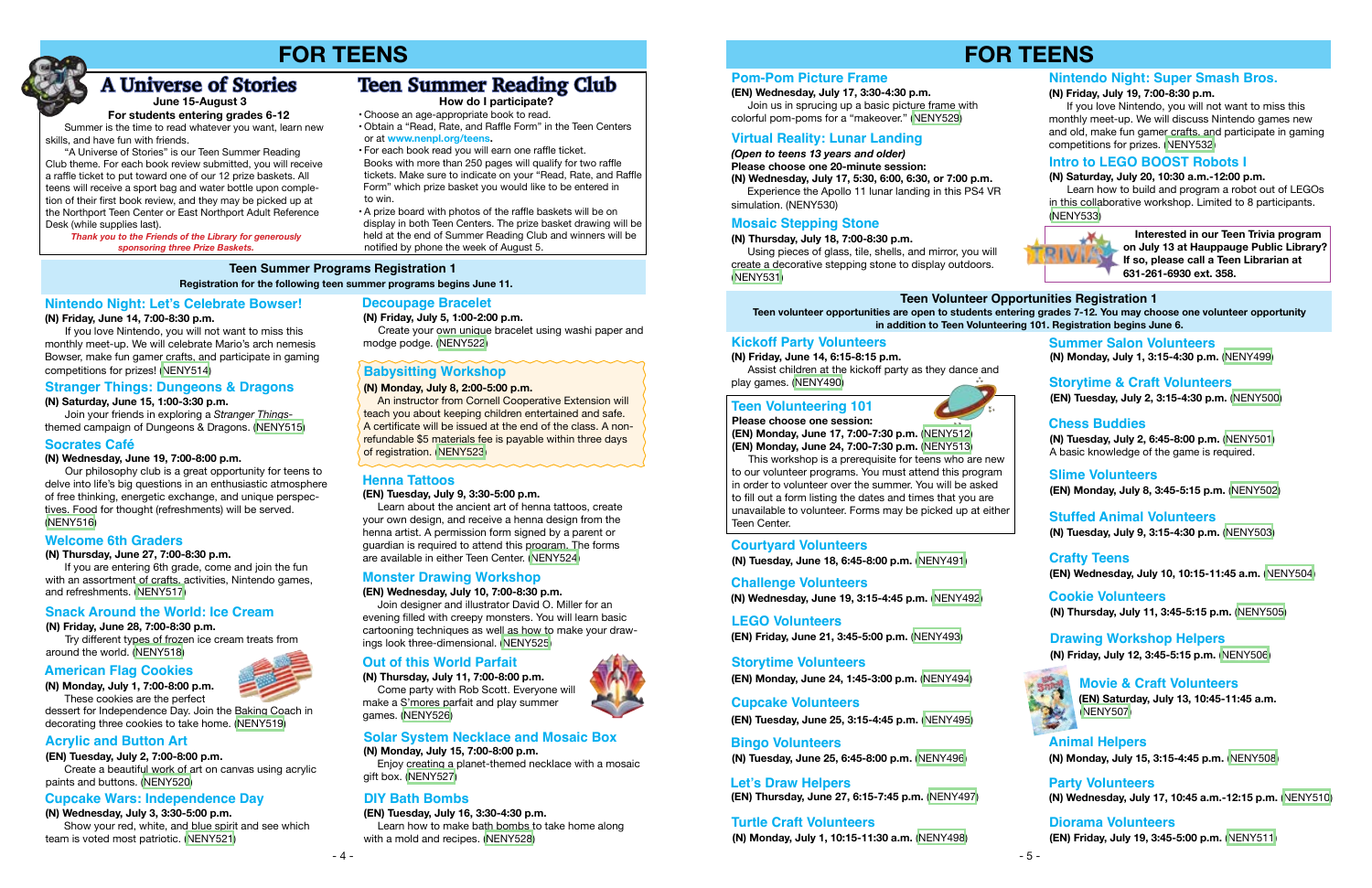## **FOR CHILDREN**

#### **(N) Thursday, June 20, 10:00 a.m.**

*Children 2-5 years with adult; siblings welcome*

 Explore outer space with music, movement, a craft, and activities that will work your child's fine and gross motor skills. (60 min.) [\(NENJ706\)](https://search.livebrary.com/record=g1090447~S43)

### **Rocketship Blast Off!**

**(EN) Thursday, June 20, 7:00 p.m.**

*Children entering grades 3-5*

 A professional magician will unveil the secrets behind many popular magic tricks. (60 min.) [\(NENJ707\)](https://search.livebrary.com/record=g1090361~S43)

## **Magic Workshop**

Touch a turtle shell, make a turtle craft, and learn how baby turtles are being watched from space. (45 min.) ([NENJ717\)](https://search.livebrary.com/record=g1090455~S43)







## **The Circus Guy The Bookmark**

Make an appointment to have your fingernails and toenails polished by our teen volunteers. Be sure to wear opentoed shoes. (45 min.) ([NENJ718](https://search.livebrary.com/record=g1090456~S43))

**(N) Friday, June 28, 7:00 p.m.** *Children 4 years and up with adult; siblings welcome*

- Please arrive ten minutes before the start of a program.
- If you have not arrived by the start time, your child's place may be given to someone waiting.
- Your place will be held if you call to tell us that you will be late.
- Unregistered children will be admitted, as space permits, in the following order: waitlist, standby NENPL cardholders, and non-district patrons.
- Please inquire if food allergies are a concern.

 The Circus Guy is back to entertain families with magic, juggling, stunts, and lots of laughs! (45 min.) [\(NENJ716](https://search.livebrary.com/record=g1090454~S43))

#### **Extraterrestrial Turtles**

**(N) Monday, July 1, 10:30 a.m.** *Children 4-6 years with adult; siblings welcome*

*Children 4-10 years with adult; siblings welcome* Enjoy a picture version of the familiar game of Bingo with the whole family. Everyone wins a prize! (45 min.)

## **Block Party!**

#### **Summer Salon Day**

**(N) Monday, July 1, 3:30 p.m.** *Children entering grades 1-5*

Our goal is to maximize attendance and thereby offer as many Northport-East Northport children as possible the opportunity to enjoy Library programs.

 **(EN) Friday, June 21, 4:00 p.m.** *Children entering grades 1-5* Use the Library's LEGOs to build your own creation that will go on display in the Children's Room. (45 min.)

#### **A Note About Program Attendance**:

### **(EN) Tuesday, July 2, 3:30 p.m.**

*Children 4-6 years; independent* Listen to some silly animal stories, then create your own wacky 3-D animal to take home. (45 min.) [\(NENJ719\)](https://search.livebrary.com/record=g1090372~S43)

#### **Wacky Animal Storytime and Craft**

#### **(N) Tuesday, June 25, 7:00 p.m.**

*Babies and toddlers birth-2 years* Read 30 books with your baby or toddler and keep a record of the titles. Bring the completed reading record to a Children's Librarian in either building to receive a special prize. ([NENJ700](https://search.livebrary.com/record=g1090667~S43))



#### **June 15–August 3 Read to Your Baby! Summer Reading Club**

**(N) Wednesday, June 19, 3:30 p.m.** *Children entering grades 1-5*

 Participants will get 60 seconds to complete a spacethemed challenge and win a prize. Multiple chances to win! (60 min.) ([NENJ705\)](https://search.livebrary.com/record=g1090445~S43)

## **"A Minute to Win It" in Space**

## **drop in (N) Friday, June 21, 10:00 a.m.**

*Registration for the following programs begins Tuesday, June 4.* **Programs identified with this symbol do not require registration:**  $\frac{\zeta_{\sf d}^{\sf top}}{\zeta_{\sf d}^{\sf no}}$  *Children birth-5 years with adult; siblings welcome* Have fun reading stories, singing songs, and sharing rhymes and fingerplays in this interactive program for families. (30 min.)

## **Space Family Bingo drop in**

## **Shake, Rattle, and Read**

## **drop in Anything Goes LEGOs**

Your little musician will be singing and moving to songs<br>m around the world and keeping the beat with props from around the world and keeping the beat with props and musical instruments. (45 min.) Registration begins May 23. ([NENJ689\)](https://search.livebrary.com/record=g1090420~S43)

**(EN) Monday, June 24, 2:00 p.m.**

Kids will have fun making faux hamburgers with a side of cookie french fries using buttercream icing, candy, and sprinkles. They will take their creations

> *Children 3-5 years with adult; siblings welcome* Children and their caregivers will listen to Knuffle Bunny's adventure before creating their own craft to take home. (45 min.) [\(NENJ710](https://search.livebrary.com/record=g1090424~S43))

## **Knuffle Bunny Comes Clean**

#### **(EN) Tuesday, June 25, 3:30 p.m.**

*Children entering grades 1-5*

 Decorate three delicious cupcakes using pretzels and colored icing that look just like a summer campfire. (60 min.) [\(NENJ711\)](https://search.livebrary.com/record=g1090425~S43)

## **Campfire Cupcakes**

#### **(N) Thursday, June 27, 10:30 a.m.**

*Children 1-4 years with adult; siblings welcome* Children learn to use their minds as well as their muscles while having fun building with blocks and playing with other children. (45 min.)

#### **(EN) Thursday, June 27, 6:30 p.m.**

*Children entering grades 1-5* Learn to draw a raccoon in a tree and decorate using watercolors and pastels. (60 min.) [\(NENJ714](https://search.livebrary.com/record=g1090427~S43))

#### **Let's Draw Raccoons**

#### **(N) Friday, June 28, 10:30 a.m.**

*Children 4-6 years; independent*

 Make a moon model, launch a rocket, and experience life aboard the International Space Station in this interactive program. (60 min.) [\(NENJ715](https://search.livebrary.com/record=g1090453~S43))

#### $\frac{1}{2}$  Summer Reading Club Kickoff Party **in**

#### **Earth, Moon, Sun, and Stars**

**(N) Tuesday, July 2, 7:00 p.m.** *Children entering grades 1-5*

 Kids will learn the basics of this challenging game which helps to expand self-confidence and sharpen the ability to focus. One lucky participant will receive a chess set made by our 3-D printer! (45 min.) ([NENJ720](https://search.livebrary.com/record=g1090458~S43))

#### **Intro to Chess**



**drop in Books a Poppin'**

## **FOR CHILDREN**

## **drophy Kitty Cat Storytime**

#### **(N & EN) Friday, June 7, 10:00 a.m.**

*Children birth-5 years with adult; siblings welcome* Stop by for this drop-in storytime. We'll read stories,

sing songs, share rhymes and fingerplays, and have fun in this interactive program! (30 min.)

> **Monday-Friday, June 17-August 2** 10:00 a.m.-8:00 p.m.

## **Summer Reading Club Hours**

**Children (preschool through grade 6) get prizes for the books they read at home when they join the Summer Reading Club with their library card at either building or online at nenpl.org from June 15 to August 3.** 



## **Summer Reading Club—A Universe of Stories**

## **(EN) Tuesday, June 4, 7:00 p.m.**

*Children birth-5 years with adult; siblings welcome*

 It doesn't get any more *purr*-fect than ending your day with books and *mew*-sic. Join us for a *paws*-itively fun time! (30 min.)

#### **(N) Friday, June 14, 6:30-8:00 p.m.** *Children 3 years and up with adult; siblings welcome* Get ready to blast off for a summer of fun during our kickoff party featuring a DJ, games, and more! Come by anytime between 6:30-8:00 p.m. (90 min.)

**Saturdays, June 15-August 3** 10:00 a.m.-4:00 p.m.

#### **(EN) Thursday, June 6, 11:00 a.m.**

*Children 2-4 years with adult; siblings welcome*

 Clap your hands and stomp your feet in this highenergy music and movement program. (45 min.) Registration begins May 23. [\(NENJ690\)](https://search.livebrary.com/record=g1090421~S43)

## **Toddlers Tango**

#### **(EN) Thursday, June 6, 10:00 a.m.**

*Children 6-23 months with adult; siblings welcome* 

## **Babies Boogie**

## **Faux Burgers & Fries**

#### **(N) Thursday, June 6, 4:00 p.m.**

*Children in grades K-5*

home wrapped in cellophane ready to give to someone special. (60 min.) Registration begins May 23. [\(NENJ691\)](https://search.livebrary.com/record=g1090387~S43) **(N) Monday, June 10, 6:30, 6:45, 7:00, or 7:15 p.m.** *Children in grades 1-5*

 Dogs are great listeners and provide a calming environment for kids to read aloud. Fetch a good book and sign up for a 15-minute reading session with a certified therapy dog. Registration begins May 23. [\(NENJ684\)](https://search.livebrary.com/record=g1090392~S43)

## $\widetilde{\mathcal{W}}$  **Newbery Club**

## **Paws to Read**

 **(N) Tuesday, June 11, 7:00 p.m.**

*Children in grades 4 and up*

 Be the first to read advance copies of new books and participate in informal book discussions. The club meets monthly through January 2020 when an election is held to determine which book the members think is the best of the year. New members are always welcome. (60 min.)

#### **(N) Thursday, June 13, 7:00 p.m.** *Children in grades 2-6*

 Chess teaches children foresight, helps them to expand self-confidence, and sharpens their ability to focus. All skill levels are welcome, but a basic knowledge of the game is required. (45 min.)

## **drop Chess Club in**

#### **(N) Monday, June 17, 11:00 a.m.**

*Children 3-6 years with adult; siblings welcome* Participate in a storytime with your child followed by a hands-on experience designed to stimulate the senses.

(45 min.) ([NENJ701\)](https://search.livebrary.com/record=g1090432~S43)

## **Sensory Fun**

### **SMART Board "Win, Lose, or Draw!"**

**(N) Monday, June 17, 7:00 p.m.** *Children entering grades 4-6*

 Try to get your teammates to guess what you are drawing on the electronic SMART Board in this fast and furious game of *Pictionary*. Prizes will be awarded to the winning team! (60 min.) ([NENJ702\)](https://search.livebrary.com/record=g1090434~S43)

**(EN) Tuesday, June 18, 10:00 a.m.**

*Children birth-5 years with adult; siblings welcome* Sing, dance, and play along to a variety of music while using shakers, bells, and more. (45 min.) ([NENJ703](https://search.livebrary.com/record=g1090423~S43))

## **Moving with Molly Mouse**

## **(N) Tuesday, June 18, 7:00 p.m.**

*Children entering grades 3-6* Decorate your own wacky flyer and watch it soar in the Library Courtyard. (45 min.) [\(NENJ704](https://search.livebrary.com/record=g1090441~S43))



### **Craft in the Courtyard: Color-Me Flyer**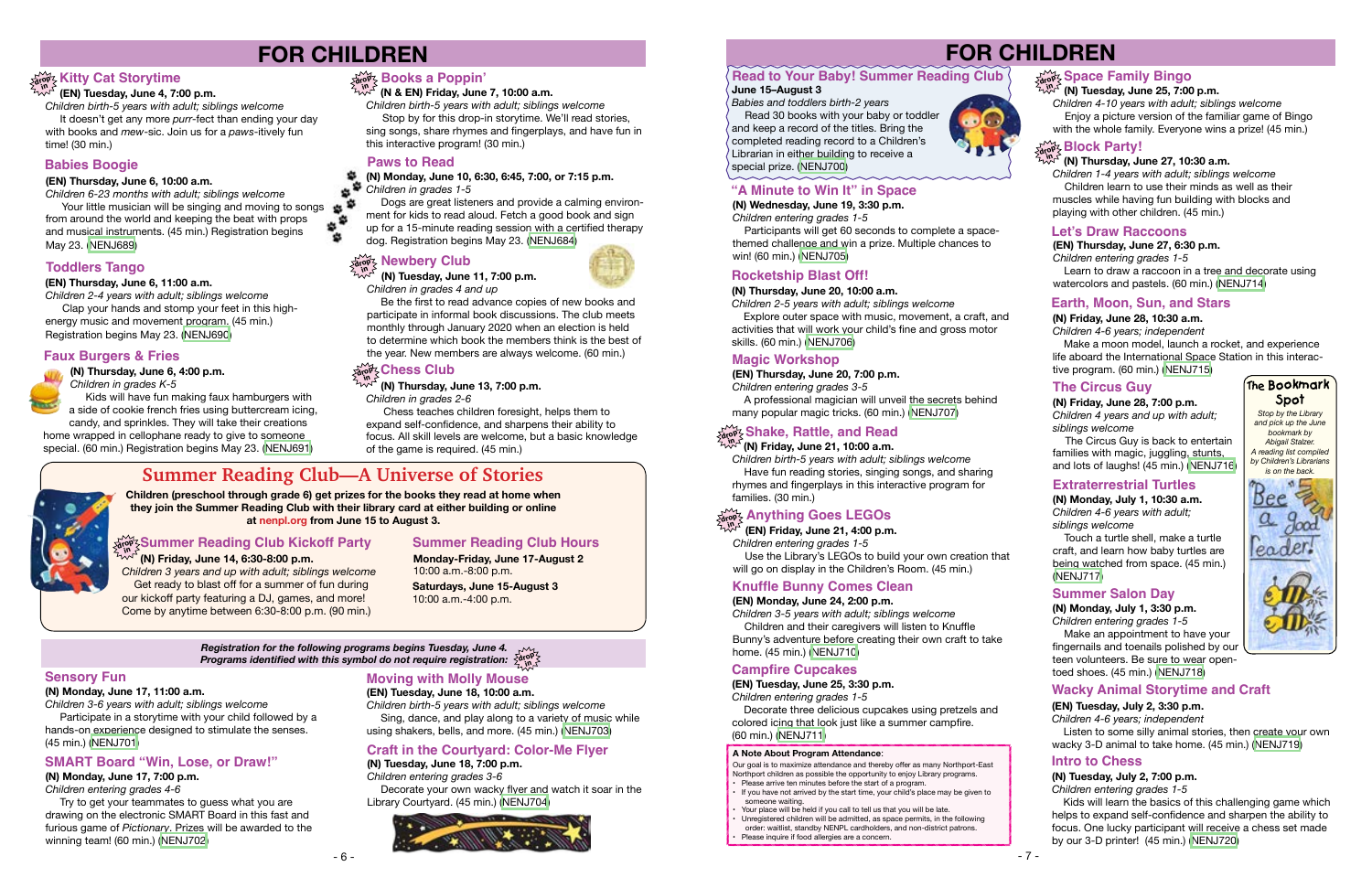## **FOR CHILDREN**

**(EN) Monday, July 8, 4:00 p.m.** *Children entering grades 1-5*

 Have a blast mixing and blending your very own outer space slime to take home. (60 min.) ([NENJ724](https://search.livebrary.com/record=g1090436~S43))

#### **Galaxy Slime**

**(N) Tuesday, July 9, 3:30 p.m.**

*Children entering grades 1-5*

 Watch your furry friend take shape as you fill it up with intergalactic stuffing. (45 min.) ([NENJ726](https://search.livebrary.com/record=g1090530~S43))

## **Make Your Own Alien**

**(N) Wednesday, July 10, 3:30 p.m.** *Children entering grades 1-5*

 If you could build a universe, what would it look like? Construct it with these giant blue blocks. (60 min.) ([NENJ728\)](https://search.livebrary.com/record=g1090531~S43)

## **Imagination Playground**

#### **(EN) Wednesday, July 3, 10:00 a.m.**

*Children birth-5 years with adult; siblings welcome* Enjoy this active storytime with plenty of music, movement, and fun. (45 min.) [\(NENJ721](https://search.livebrary.com/record=g1090428~S43))

## **Musical Molly Mouse**

#### **(EN) Tuesday, July 9, 7:00 p.m.**

*Children entering grades 4 and up with adult* Parents and their children will take part in

a discussion of *Neil Armstrong Is My Uncle & Other Lies Muscle Man McGinty Told Me* by Nan

*Registration for the following programs begins Thursday, June 20.* Programs identified with this symbol do not require registration:  $\frac{\sum\limits_{i=1}^{N}1}{N}$ 

Marino. In the summer of 1969, ten-year-old Tamara Ann Simpson thinks she has finally found a chance to prove Muscle Man McGinty is a liar when he brags that he can beat anyone at kickball in their Long Island neighborhood. After you register, please pick up a copy of the book in the Children's Room to add to your personal library. (75 min.) ([NENJ723](https://search.livebrary.com/record=g1090380~S43))



## **Full STEAM Ahead**

#### **(N) Friday, July 12, 10:00 a.m.**

*Children 2-5 years with adult; siblings welcome*

 Children and their caregivers will explore concepts of science, technology, engineering, art, and math through fun and engaging activities. (60 min.) [\(NENJ732](https://search.livebrary.com/record=g1090533~S43))

#### **drop in Shake, Rattle, and Read (EN) Friday, July 5, 10:00 a.m.**

*Children birth-5 years with adult; siblings welcome* Have fun reading stories, singing songs, and sharing rhymes and fingerplays in this interactive program. (30 min.)

#### **Open for Discussion:** *Neil Armstrong Is My Uncle & Other Lies Muscle Man McGinty Told Me*

- July 8: Lunar Rocket Launch
- July 15: Spacewalk Mobile
- July 22: Man on the Moon Mirage
- July 29: Fabulous Flying Saucer

## **Take Home Crafts**

Craft packets to make and enjoy at home will be available at both buildings beginning on the following dates:

#### **(N) Monday, July 8, 7:00 p.m.**

*Children 2 years and up with adult; siblings welcome* Families will not want to miss the hilarious and upbeat music of the MickMags in this interactive concert with puppets and audience participation. (45 min.) [\(NENJ725\)](https://search.livebrary.com/record=g1090459~S43)

#### **The MickMags: Comedy Rock for Kids**

 **(EN) Wednesday, July 10, 10:30 a.m.**

## **drop in Wing-It Wednesday**

*Children 3-10 years with adult; siblings welcome* Enjoy a room full of art supplies and craft projects.

## (60 min.)

#### **(EN) Thursday, July 11, 10:00 a.m.**

*Children birth-23 months with adult; siblings welcome*  Sing and dance to songs from around the world while using props and musical instruments. (45 min.) ([NENJ729](https://search.livebrary.com/record=g1090433~S43))

### **Babies Boogie**

 **(N) Thursday, July 11, 4:00 p.m.** *Children entering grades 1-5*

 Attention Stars Wars fans! Decorate your own Wookie Cookies and play a fun game with Chef Rob. (60 min.) [\(NENJ731\)](https://search.livebrary.com/record=g1090532~S43)

## **Wookie Cookies**

**(N) Friday, July 12, 4:00 p.m.**

*Children entering grades 1-5*

 Learn how to create your own special spacecraft using colored pencils and markers. (60 min.) [\(NENJ733](https://search.livebrary.com/record=g1090534~S43))

### **Let's Draw Rocketships**

#### **(EN) Saturday, July 13, 11:00 a.m.**



*Children 5 years and up with adult; siblings welcome* 

 Create a craft and munch on snacks as you watch a young girl and the galaxy's most wanted

#### **drop in Saturday Movie and Craft:** *Lilo & Stitch*

alien discover the true meaning of family. Rated PG. (90 min.)

#### **(EN) Thursday, July 11, 11:00 a.m.**

*Children 2-4 years with adult; siblings welcome* Clap your hands and stomp your feet in this highenergy music program. (45 min.) [\(NENJ730\)](https://search.livebrary.com/record=g1090435~S43)

### **Toddlers Tango**

#### **(N) Monday, July 15, 3:30 p.m.**

*Children entering grades K-5; adults and siblings welcome* Meet and touch a variety of amazing animals includ-

ing a hedgehog, tree frog, chinchilla, and more! (60 min.) [\(NENJ735\)](https://search.livebrary.com/record=g1090536~S43)

### **A Universe of Animals!**

**(EN) Monday, July 15, 7:00 p.m.**

*Children birth-5 years with adult; siblings welcome* Enjoy stories, rhymes, and movement activities in this fun family storytime. (45 min.) ([NENJ736](https://search.livebrary.com/record=g1090437~S43))

## **Moonlight Molly Mouse**

## **FOR CHILDREN**

#### *Registration for the following programs begins Tuesday, July 9. Visit nenpl.org for further program details.*

#### **(EN) Tuesday, July 16, 7:00 p.m.** *Children birth-5 years with adult; siblings welcome*

## **drop in Starry Night Storytime**

 Prepare for a good night's sleep with books, dancing, and lullabies. (30 min.)

> **(EN) Monday, July 29, 3:30 p.m.** *Children entering grades 3-5* ([NENJ755](https://search.livebrary.com/record=g1090407~S43))

#### **Magic Workshop**

#### **(N) Monday, July 22, 10:00 a.m.**

*Children entering grades K-5; adults and siblings welcome*  [\(NENJ746\)](https://search.livebrary.com/record=g1090547~S43)

#### **Wild About Llamas**

**(EN) Monday, July 22, 4:00 p.m.** *Children entering grades 1-5* [\(NENJ747\)](https://search.livebrary.com/record=g1090440~S43)

້<sub>drop∑</sub> Tots and Toys<br>ີ່

### **Flying Saucer Encounter**

 **(N) Tuesday, July 23, 10:30 a.m.** *Children 1-4 years with adult; siblings welcome*

> **(EN) Thursday, August 1, 7:00 p.m.** *Children entering grades 3-6* ([NENJ761\)](https://search.livebrary.com/record=g1090439~S43)

#### **Chopped: Space Edition**

*Children entering grades K-5; adults and siblings welcome* 

([NENJ752](https://search.livebrary.com/record=g1090550~S43))

**Paint with Me**

#### **(N) Thursday, July 25, 7:00 p.m. Aliens: Escape from Earth!**

**(N) Friday, July 26, 2:00 p.m.**

*Children 2-5 years with adult; siblings welcome* [\(NENJ753\)](https://search.livebrary.com/record=g1090551~S43)

**(EN) Thursday, July 25, 10:00 a.m.** *Children birth-5 years with adult; siblings welcome* ([NENJ751](https://search.livebrary.com/record=g1090442~S43))

### **Molly Mouse in the House**

**(N) Friday, July 26, 3:30 p.m.**

*Children entering grades 1-5* [\(NENJ754](https://search.livebrary.com/record=g1090553~S43))

**Out of this World Art**

#### **drop Chess Club in**

 **(N) Wednesday, July 24, 7:00 p.m.** *Children entering grades 2-6*

#### **(N) Tuesday, July 16, 7:00 p.m.**

*Children entering grades 4 and up*

## **drop in Newbery Club**

 Be the first to read advance copies of new books and participate in informal book discussions. (60 min.)

#### **(N) Wednesday, July 17, 11:00 a.m.**

*Children 3-6 years with adult; siblings welcome* Celebrate the many beloved works of author Laura Numeroff with crafts, games, and stories. (60 min.) ([NENJ740\)](https://search.livebrary.com/record=g1090539~S43)

## **If You Give a Mouse a Party**

**(N) Wednesday, July 17, 3:30 p.m.** *Children entering grades 1-5*



#### Kids will learn about the first lunar landing and discover the splendor of the moon and stars inside this portable planetarium. (60 min.) [\(NENJ741\)](https://search.livebrary.com/record=g1090543~S43)

- 9 - *Children 1-4 years with adult; siblings welcome*



### **Night Sky Starlab**

#### **(N) Thursday, July 18, 2:00 p.m.**

*Children birth-5 years with adult; siblings welcome* Have fun learning some basic signs with your child using stories and songs. (45 min.) [\(NENJ742\)](https://search.livebrary.com/record=g1090545~S43)

#### **Signing Time**

#### **(EN) Thursday, July 18, 7:00 p.m.**

*Children 7-11 years*

 Climb aboard a pretend International Space Station where you will work, play, and snack like an astronaut. (60 min.) [\(NENJ743](https://search.livebrary.com/record=g1090438~S43))

**Space Explorers**

#### **(N) Friday, July 19, 10:00 a.m.**

## **drop in Shake, Rattle, and Read**

*Children birth-5 years with adult; siblings welcome* Have fun reading stories, singing songs, and sharing rhymes and fingerplays. (30 min.)

#### **(EN) Friday, July 19, 4:00 p.m.**

*Children 7-11 years*

 Discover the mysterious, alien-like creatures that live in the deepest parts of the ocean and create your own deep-sea diorama. (45 min.) ([NENJ745](https://search.livebrary.com/record=g1090430~S43))

#### **Aliens of the Deep**

 **(EN) Tuesday, July 23, 3:30 p.m.** *Children entering grades 1-5*

## **drop Anything Goes LEGOs in**

 **(N) Wednesday, July 24, 3:30 p.m.** *Children entering grades 3-5* ([NENJ737](https://search.livebrary.com/record=g1090537~S43))

#### **Backpack Buddy**

**(EN) Tuesday, July 30, 11:00 a.m.** *Children 3-6 years with adult; siblings welcome* [\(NENJ756\)](https://search.livebrary.com/record=g1090408~S43)

#### **Royal Tea Party**

**(N) Tuesday, July 30, 4:00 p.m.** *Children entering grades 1-5* ([NENJ757](https://search.livebrary.com/record=g1090555~S43))

## $\frac{1}{2}$  are **Book** Swap

#### **Shark Week Treats**

**(N) Monday, July 29, 10:30 a.m.** *Children 3-5 years with adult; siblings welcome* [\(NENJ758](https://search.livebrary.com/record=g1090557~S43))

#### **Lacrosse for Little Ones**

 **(EN) Wednesday, July 31, 3:00 p.m.** *Children 3-10 years with adult; siblings welcome*

**(N) Thursday, August 1, 11:00 a.m.** *Children 2-5 years with adult; siblings welcome* [\(NENJ760](https://search.livebrary.com/record=g1090561~S43))

#### **Mother Goose Olympics**

**(N) Friday, August 2, 10:30 a.m.** *Children birth-5 years with adult; siblings welcome* ([NENJ762\)](https://search.livebrary.com/record=g1090563~S43)

#### **Ramblin' Dan Jam**

**(N) Friday, August 2, 7:00 p.m.** *Children 4 years and up with adult; siblings welcome* [\(NENJ763\)](https://search.livebrary.com/record=g1090565~S43)

#### *The Wizard of Oz: The Musical*

 **(N) Saturday, August 3, 10:30 a.m.**

#### **Block Party! drop in**